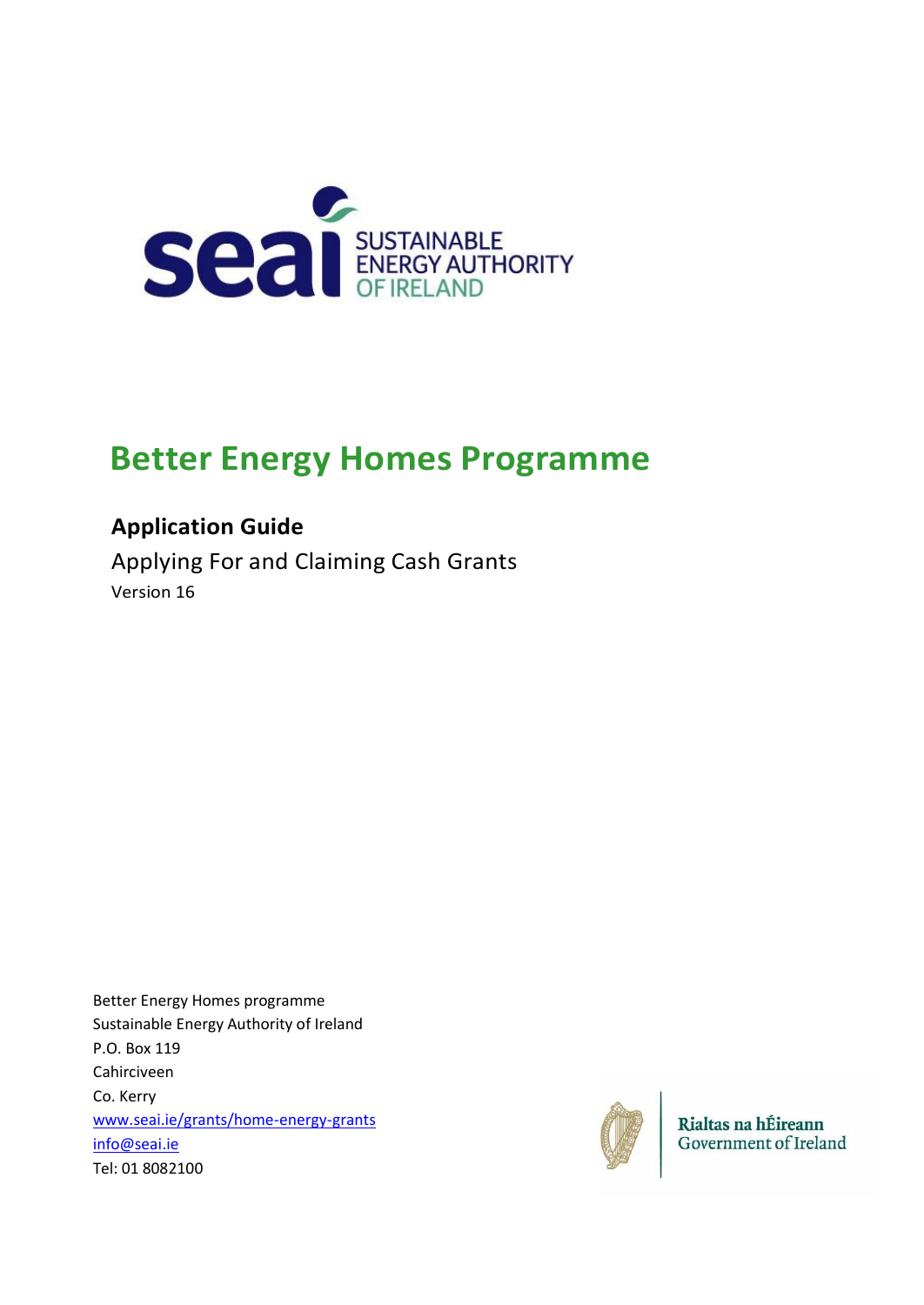

#### **IMPORTANT NOTICES**

- It is the responsibility of each applicant to the programme to ensure that they have read, and fully understand, this Application Guide (including importantly the **Terms and Conditions of the programme** as set out in Section 8) and the Home Owner Application Form before submitting a signed Application Form. Failure to fully adhere to the provisions of this Application Guide and the Application Form may result in application refusal, grant revocation, payment request refusal or grant claw back, depending on the particular status and stage of the grant (the 'Grant')
- Applicants may be selected as part of a sample verification and/or technical inspection process to ensure that grant aided works have been carried out and to the required specification. Where selected, applicants are required to grant accessto their home for inspection within aspecified period, failure of which may lead to grant refusal or grant clawback.
- SEAI accepts no liability or responsibility, whether for breach of contract, negligence or otherwise, in respect of any claim or cause of action arising out of, or in relation to, any equipment, product, work, system or installation in respect of which grant approval was given bySEAI.
- This Application Guide will be revised periodically. Check the SEAI website or call our contact centre to ensure that you have the latest version.

#### **Contents**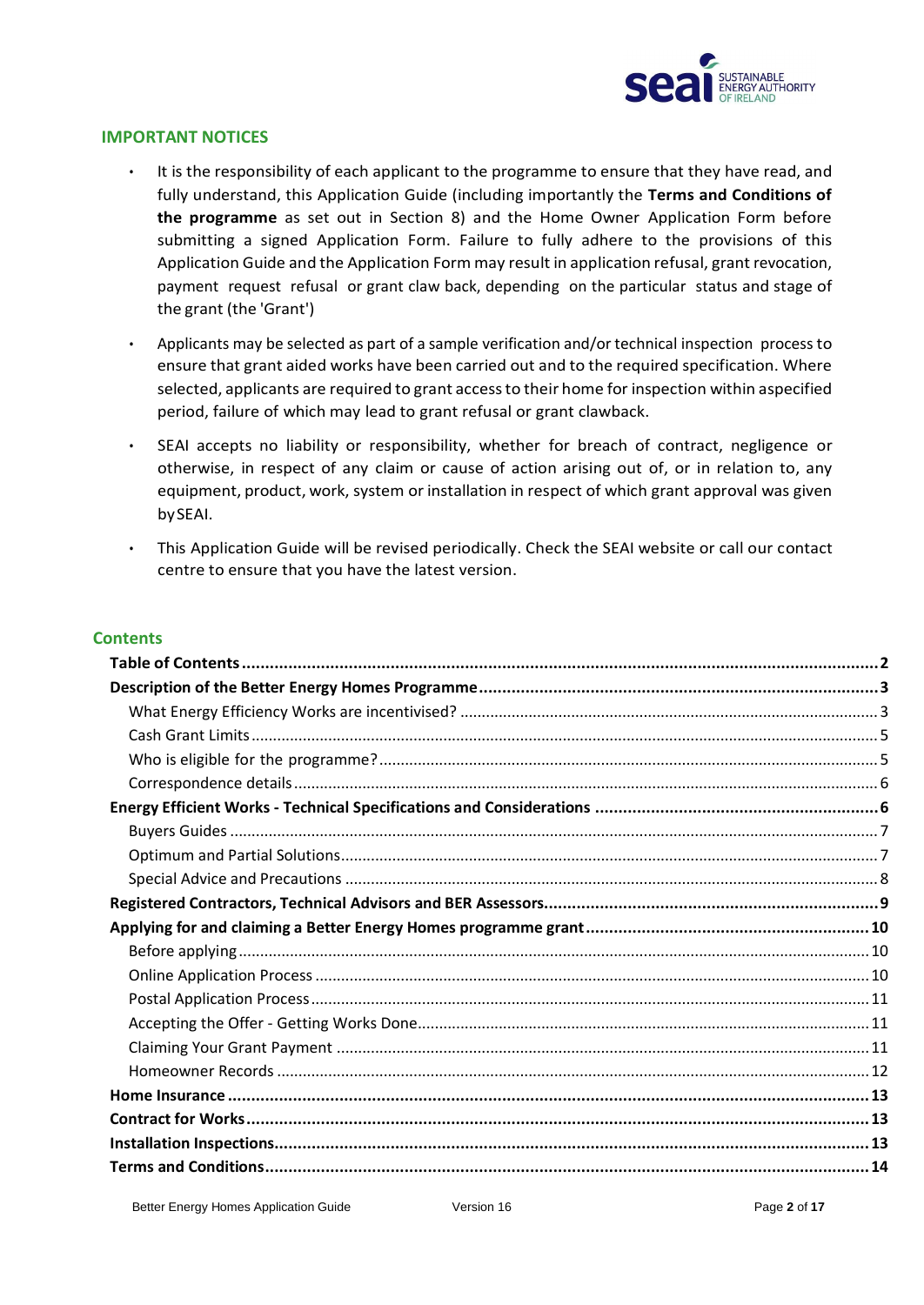

#### <span id="page-2-0"></span>**Description of the Better Energy Homes Programme**

The Irish Government, through SEAI, wishes to encourage people to improve the energy performance of their homes by incentivising the cost of installing various upgrade measures. The Better Energy Homes provides assistance to homeowners to reduce energy use, and greenhouse gas emissions while improving the comfort levels within their home and making significant savings on energy costs. The incentive is in the form of a **Cash Grant.** Cash grants are fixed, irrespective of home size, though where actual expenditure is lower than the grant value only the lower amount will be paid.

#### <span id="page-2-1"></span>**What Energy Efficiency Works are incentivised?**

Grants are available to eligible applicants for undertaking the following works, in accordance with the requirements of the SEAI Domestic Technical Standards and Specifications, Better Energy Homes Code of Practice and Quality Assurance and Disciplinary Procedures:

|  | <b>Energy Upgrades</b>     | <b>Dwelling Type</b>         | <b>CASH</b><br><b>GRANT</b><br><b>VALUE*</b> |
|--|----------------------------|------------------------------|----------------------------------------------|
|  | Attic (Roof / Ceiling      | Apartment (Any)              | €800                                         |
|  |                            | Mid-terrace House            | €1,200                                       |
|  | Insulation)                | Semi-Detached/End of Terrace | €1,300                                       |
|  |                            | <b>Detached House</b>        | €1,500                                       |
|  |                            | Apartment (Any)              | €700                                         |
|  |                            | Mid-terrace House            | €800                                         |
|  | Cavity                     | Semi-Detached/End of Terrace | €1,200                                       |
|  |                            | <b>Detached House</b>        | €1,700                                       |
|  |                            | Apartment (Any)              | €1,500                                       |
|  |                            | Mid-terrace House            | €2,000                                       |
|  | Wall - Internal Dry Lining | Semi-Detached/End of Terrace | €3,500                                       |
|  |                            | <b>Detached House</b>        | €4,500                                       |
|  |                            | Apartment (Any)              | €3,000                                       |
|  |                            | Mid-terrace House            | €3,500                                       |
|  | Wall - External            | Semi-Detached/End of Terrace | €6,000                                       |
|  |                            | <b>Detached House</b>        | €8,000                                       |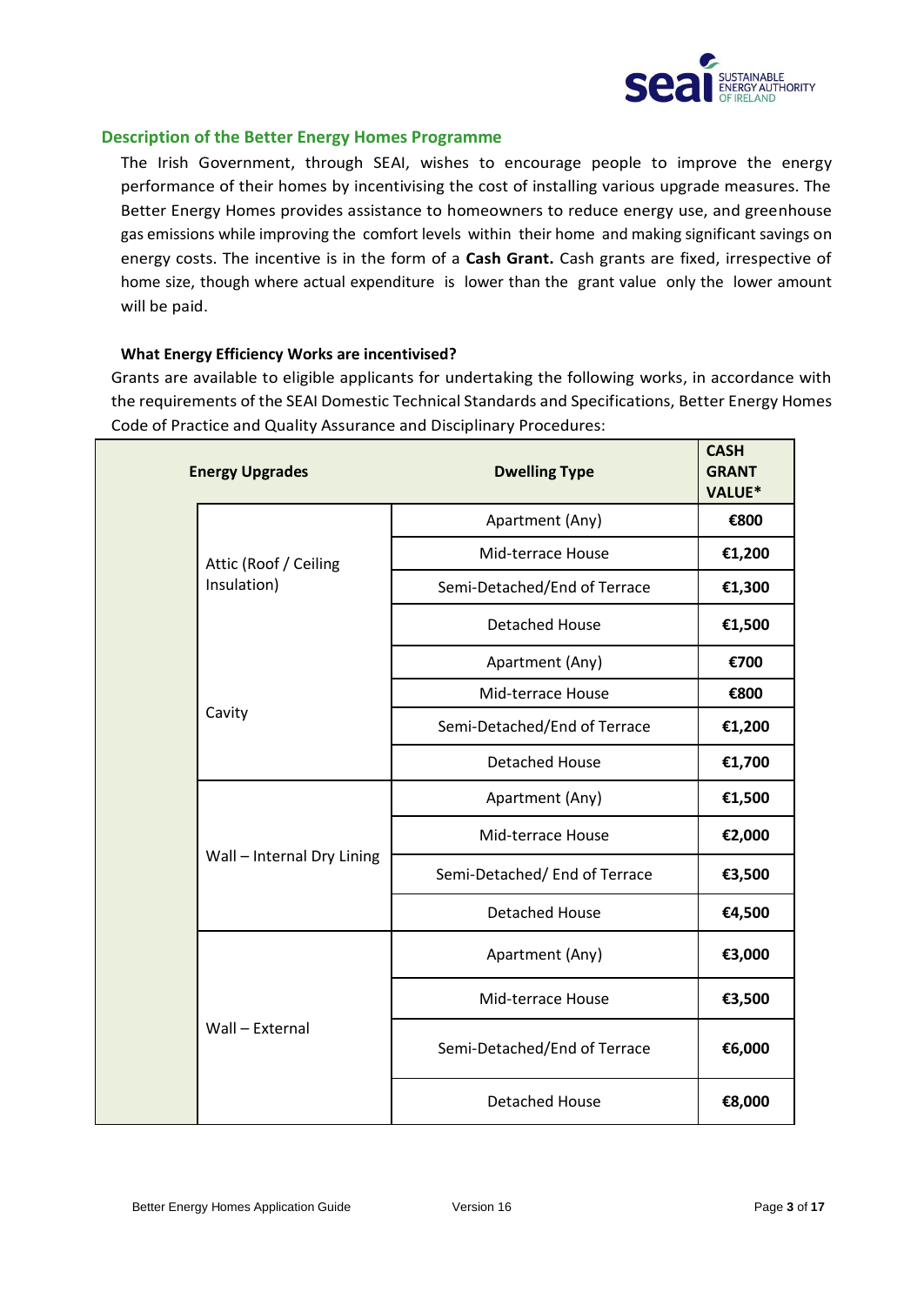

|                                    | <b>Energy Upgrades</b>                                                         | <b>Dwelling Type</b>                                 | <b>CASH</b><br><b>GRANT</b><br><b>VALUE*</b> |
|------------------------------------|--------------------------------------------------------------------------------|------------------------------------------------------|----------------------------------------------|
| <b>Heating</b><br><b>Controls</b>  | <b>Heating Controls Upgrade</b>                                                |                                                      | €700                                         |
| <b>Solar</b><br><b>Thermal</b>     | Solar Thermal                                                                  |                                                      | €1,200                                       |
|                                    |                                                                                | Apartment (Any)                                      | €4,500                                       |
|                                    | Air to Water                                                                   | Semi-Detached/End of<br>Terrace/Detached/Mid Terrace | €6,500                                       |
|                                    | <b>Ground Source to Water</b><br><b>Exhaust Air to Water</b><br>Water to Water | Apartment (Any)                                      | €4,500                                       |
| <b>Heat Pump</b><br><b>Systems</b> |                                                                                | Semi-Detached/End of<br>Terrace/Detached/Mid Terrace | €6,500                                       |
|                                    |                                                                                | Apartment (Any)                                      | €4,500                                       |
|                                    |                                                                                | Semi-Detached/End of<br>Terrace/Detached/Mid Terrace | €6,500                                       |
|                                    |                                                                                | Apartment (Any)                                      | €4,500                                       |
|                                    |                                                                                | Semi-Detached/End of<br>Terrace/Detached/Mid Terrace | €6,500                                       |
|                                    | Air to Air                                                                     |                                                      | €3,500                                       |
| <b>Building Energy Rating(BER)</b> |                                                                                |                                                      | €50**                                        |
| <b>Technical assessment</b>        |                                                                                |                                                      | €200                                         |

Grant amounts accurate at time of going to print. To confirm the latest grant amounts, visit [www.seai.ie.](http://www.seai.ie/)

Cash Grants are a set value unless expenditure is below the set value, in which case the actual expenditure will be reimbursed.

Homeowners must undertake a Building Energy Rating (BER) on their home **after** grant aided works have been completed. A homeowner is entitled to BER funding of €50 once per home. This funding will be applied to your grant application automatically provided other qualifying works are being funded under the Programme and you have never applied previously for BER funding.

You will be informed during the online grant application process if BER funding is available for your home or as part of your Letter of Grant Offer if you have applied through the post. It is advisable that you apply for and undertake all planned grant aided works at the same time to minimise the costs of multiple BER assessments.

In the instance where a Contractor is completing works within his own home then only the cost of materials will be deemed qualifying expenditure.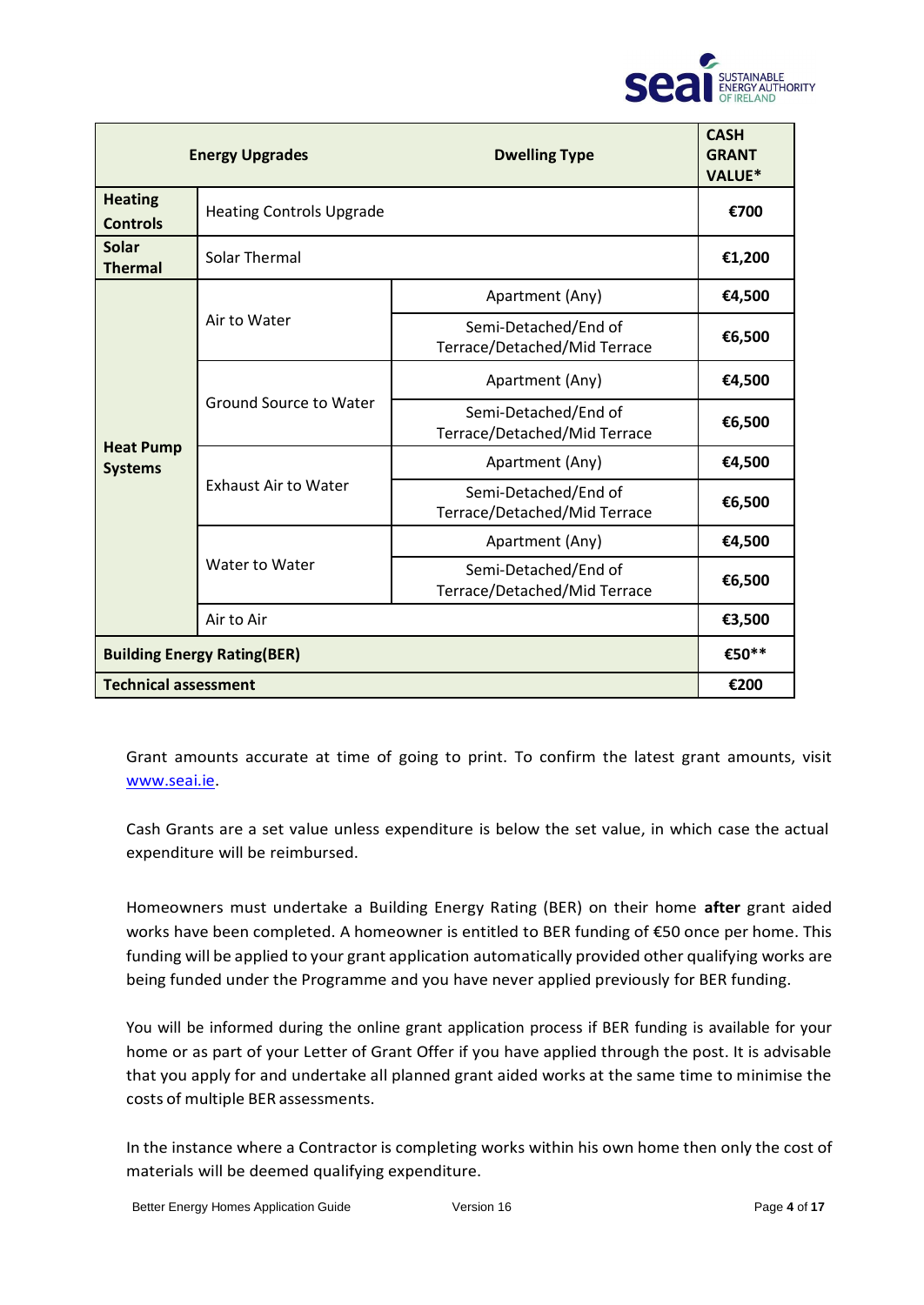

Grants may only be claimed after the measures are fully completed and the contractor has been paid by or has entered into a financing agreement with the homeowner. Failure to satisfy this requirement is considered a breach of the Programme Terms and Conditions (see Section 8 below).

#### <span id="page-4-0"></span>**Cash Grant Limits**

Cash Grants are for a set amount as set out above. This is the amount irrespective of home size and is the amount which will be paid at time of claiming the grant. Cash Grants are set values unless expenditure is below the set value, in which case the actual expenditure will be reimbursed. Also in the instance where a Contractor is completing works within his own home thenonly the cost of materials will be deemed qualifying expenditure.

#### <span id="page-4-1"></span>**Who is eligible for the programme?**

**Insulation and Heat Control grants** - available to all homeowners of dwellings built and occupied before 2011.

**Heat Pump Systems and Solar Thermal Grants**- available to all homeowners of dwellings built and occupied before 2021.

To be eligible to apply to the Better Energy Homes programme, the following criteria must be met:

- Grant approval from SEAI must be in place before any purchase of materials or commencement of measures undertaken.
- In the case of a Heat Pump System grant application, a Technical Assessment must have been completed on the dwelling and the Technical Assessment document uploaded with the Heat Pump grant application, in advance of receiving grant approval. Please ensure that you submit your completed Technical Assessment document with the Application Form, in order to receive grant approval for a Heat Pump System
- The grant offer, once accepted by the applicant, remains valid for eight (8) months from the date of issue of grant offer notification.
- Applicants to the Better Energy Homes programme must use SEAI registered Contractors who are active on the registered Contractor List at the time of works.
- In the case of a Heat Pump System grant application, the Technical Assessment must be carried out by an independent SEAI registered Technical Advisor, who is active on the registered Technical Advisor list at the time of works.
- The measure being applied for must be for newly fitted materials/ products and cannot have been incentivised previously in the particular home under any other grant programme.
- Qualifying expenditure includes materials and labour, except in the instance where a Contractor is completing works within his own home in which case only the cost of materials will be deemed qualifying expenditure.
- In the case of a Heat Pump System grant application, or where a Heat Pump System grant has previously been claimed, the property is not eligible for a separate grant for Heating Controls Upgrade. This is because a Heat Pump System must incorporate the installation of appropriate heating controls as part of the grant works.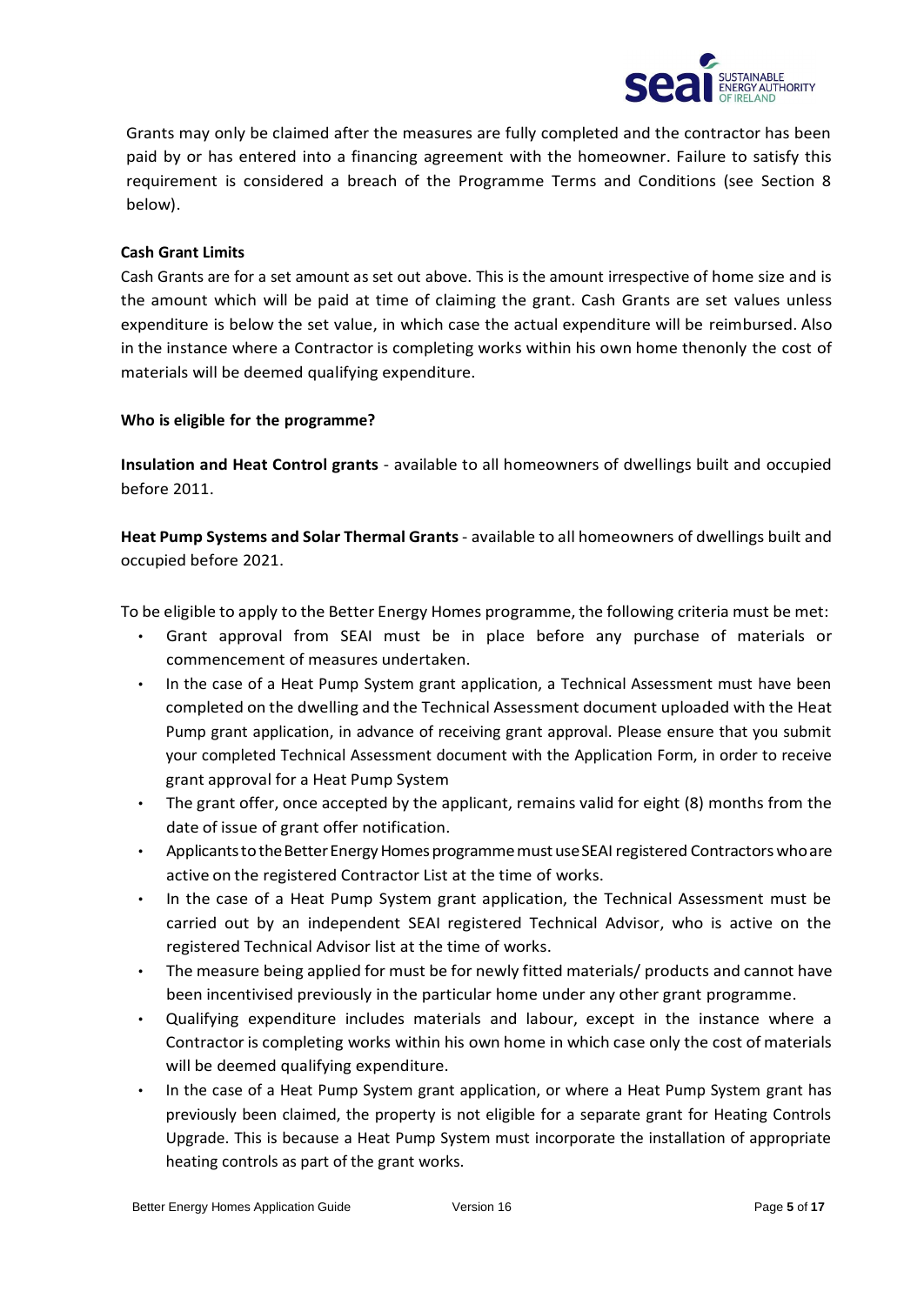

#### <span id="page-5-0"></span>**Correspondence details**

The correspondence details supplied to SEAI will be used for grant documentation, reminders, and programme updates. The address for written correspondence will be the address associated with the MPRN\* and applicants must make appropriate arrangements for the recovery of correspondence in instances where this is not their primary address. Separately applicants are required to supply SEAI with valid email and phone contact details as appropriate. Applicants are notified that contact details must not be those of a SEAI registered contractor. Applicants are urged to monitor their contact details and to duly respond to any correspondence received from SEAI.

\*MPRN is the Meter Point Reference Number. This number appears on your electricity bill and is 11 digits long. The address associated with the MPRN will be the contact address used by SEAI for all postal correspondence. You should ensure that the details registered with ESB networks for this MPRNare correct and accurate.

#### <span id="page-5-1"></span>**Energy Efficient Works - Technical Specifications and Considerations**

All works must be undertaken by an SEAI registered contractor in accordance with the technical requirements set out in the SEAI Domestic Technical Standards and Specifications, Better Energy Homes Code of Practice and Quality Assurance and Disciplinary Procedures. The table below sets out the summary performance requirements, however you are strongly advised to consult with your appointed contractor for details, noting that homeowners cannot unilaterally waive any of the programme requirements.

| <b>Measure</b> |                                   | <b>Summary Requirement</b>                                   |
|----------------|-----------------------------------|--------------------------------------------------------------|
|                | <b>Attic</b>                      | Ceiling Level: Target U-value $\leq$ 0.16 W/m <sup>2</sup> K |
|                |                                   | Rafter Level: Target U-value ≤ 0.20 W/m <sup>2</sup> K       |
|                | <b>Wall - Cavity</b>              | NSAI Agrément Certified system                               |
| Insulation     |                                   | Target U-value $\leq$ 0.35 W/m <sup>2</sup> K                |
|                | <b>Wall - External</b>            | NSAI Agrément Certified system or equivalent                 |
|                |                                   | Target U-value $\leq$ 0.27 W/m <sup>2</sup> K                |
|                | <b>Wall - Internal Dry Lining</b> | NSAI Agrément Certified system or equivalent                 |
|                |                                   | Target U-value $\leq$ 0.27 W/m <sup>2</sup> K                |

| <b>Measure</b>                  | <b>Summary Requirement</b>                                                                                                                                     |
|---------------------------------|----------------------------------------------------------------------------------------------------------------------------------------------------------------|
|                                 | Upgrade comprising:                                                                                                                                            |
|                                 | Two zones (space and water) with 7 day<br>$\overline{\phantom{a}}$                                                                                             |
|                                 | programmer (time/temperature)                                                                                                                                  |
| <b>Heating Controls Upgrade</b> | Time/temperature control of<br>electric<br>$\overline{\phantom{a}}$<br>immersion                                                                               |
|                                 | Minimum 6 of 9 items from prescribed list<br>$\qquad \qquad$<br>newly installed<br>1 additional zone OR installation of sufficient<br>$\overline{\phantom{0}}$ |
|                                 | <b>TRVs</b>                                                                                                                                                    |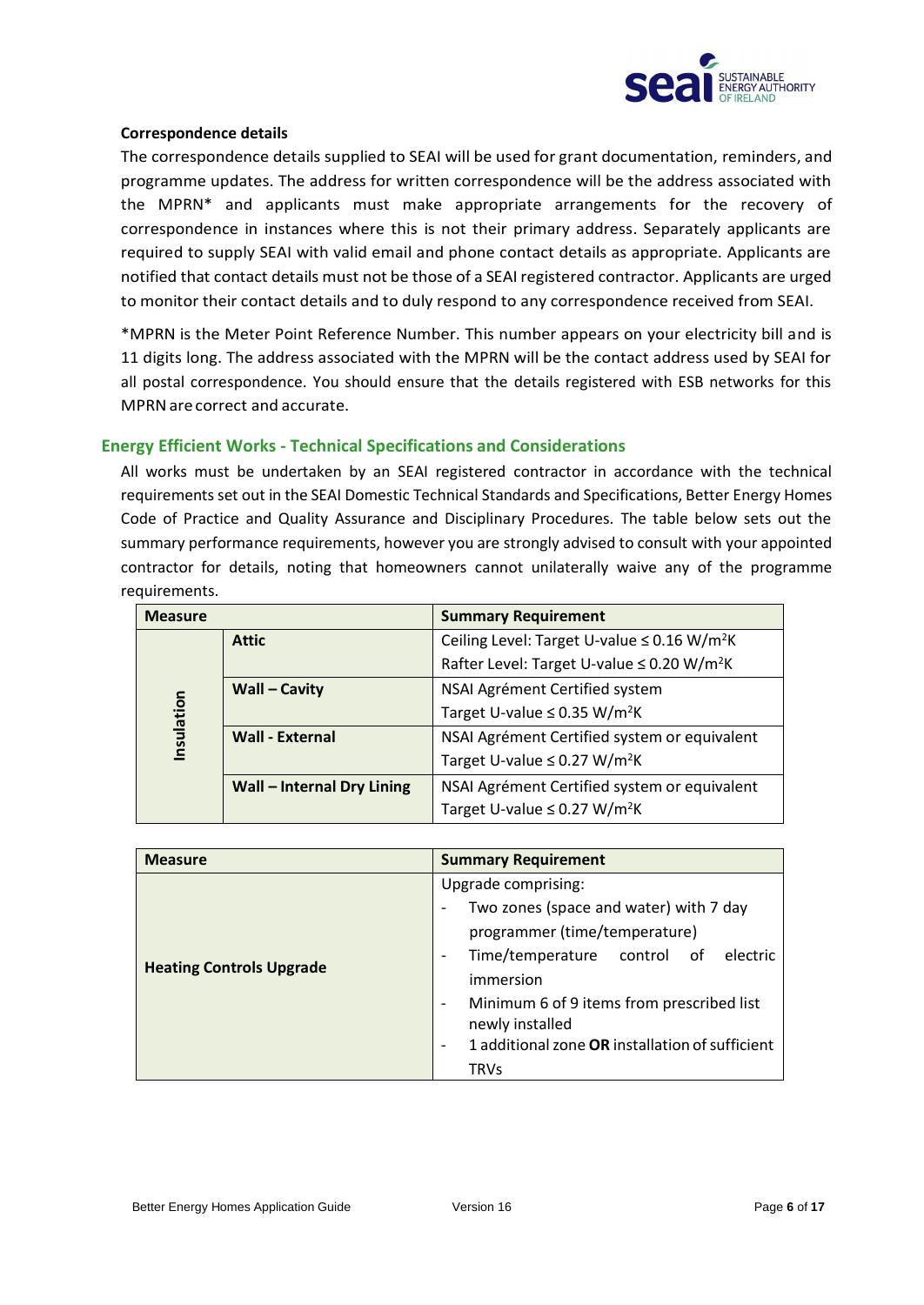

| <b>Heat Pump Systems</b>            | Use a registered SEAI Technical Advisor to         |
|-------------------------------------|----------------------------------------------------|
|                                     | out the mandatory<br>Technical<br>carry            |
|                                     | Assessment of the dwelling, prior to grant         |
|                                     | approval.                                          |
|                                     | Dwelling must meet the required Heat Loss          |
|                                     | Indicator to be eligible for the Heat Pump         |
|                                     | System grant.                                      |
|                                     | The Heat Pump System must satisfy the              |
|                                     | technical requirements specified by the            |
|                                     | Better Energy Homes Programme.                     |
| <b>Solar Thermal</b>                | Product (panel/tube) must be on SEAI registered    |
|                                     | product list and supplying 10kWh/m <sup>2</sup> Yr |
|                                     |                                                    |
| <b>Building Energy Rating (BER)</b> | Use a registered BER assessor and BER published    |
|                                     | on National Administration System                  |
|                                     |                                                    |

#### <span id="page-6-0"></span>**Buyers Guides**

SEAI has developed a range of detailed Homeowner Guides for all of the above measures, to guide homeowners and inform their purchase decision. These guides will also help homeowners ensure that they get the best information and service from their chosen contractor. These guides are available at [www.seai.ie/grants/home-energy-grants](http://www.seai.ie/grants/home-energy-grants) or by calling 01 808 2100.

#### <span id="page-6-1"></span>**Optimum and Partial Solutions**

The contractor must ensure that, in the case of insulation, an optimal whole-element solution is provided e.g. when dealing with walls that this comprises Internal insulation of all exposed walls or External insulation of all exposed walls or Cavity Insulation of all exposed walls, and in the case of roof/attics that this comprises insulation of the whole surface of the ceiling/roof-space as appropriate. Where only part-element coverage is achieved, this must be detailed in the Declaration of Works and the Contractor should inform their client that this may impact on their ability to draw down support from the Programme. Affordability may be a consideration in the identification of the most appropriate measure for the homeowner, for example the selection of blow cavity vs. external cladding.

Partial solutions are only acceptable in exceptional cases where it is not "physically or economically possible" to provide a whole-element solution. For example, it may not be physically possible to provide complete roof insulation coverage due to small inaccessible areas of the roof. Justification for these exceptional partial solutions must be given in the Declaration of Works.

It is important to emphasise the difference between affordability and economic viability. Where homeowners indicate that they cannot afford to do the whole element, this does not diminish the economic viability of the project and so this is not an acceptable reason to do a partial solution.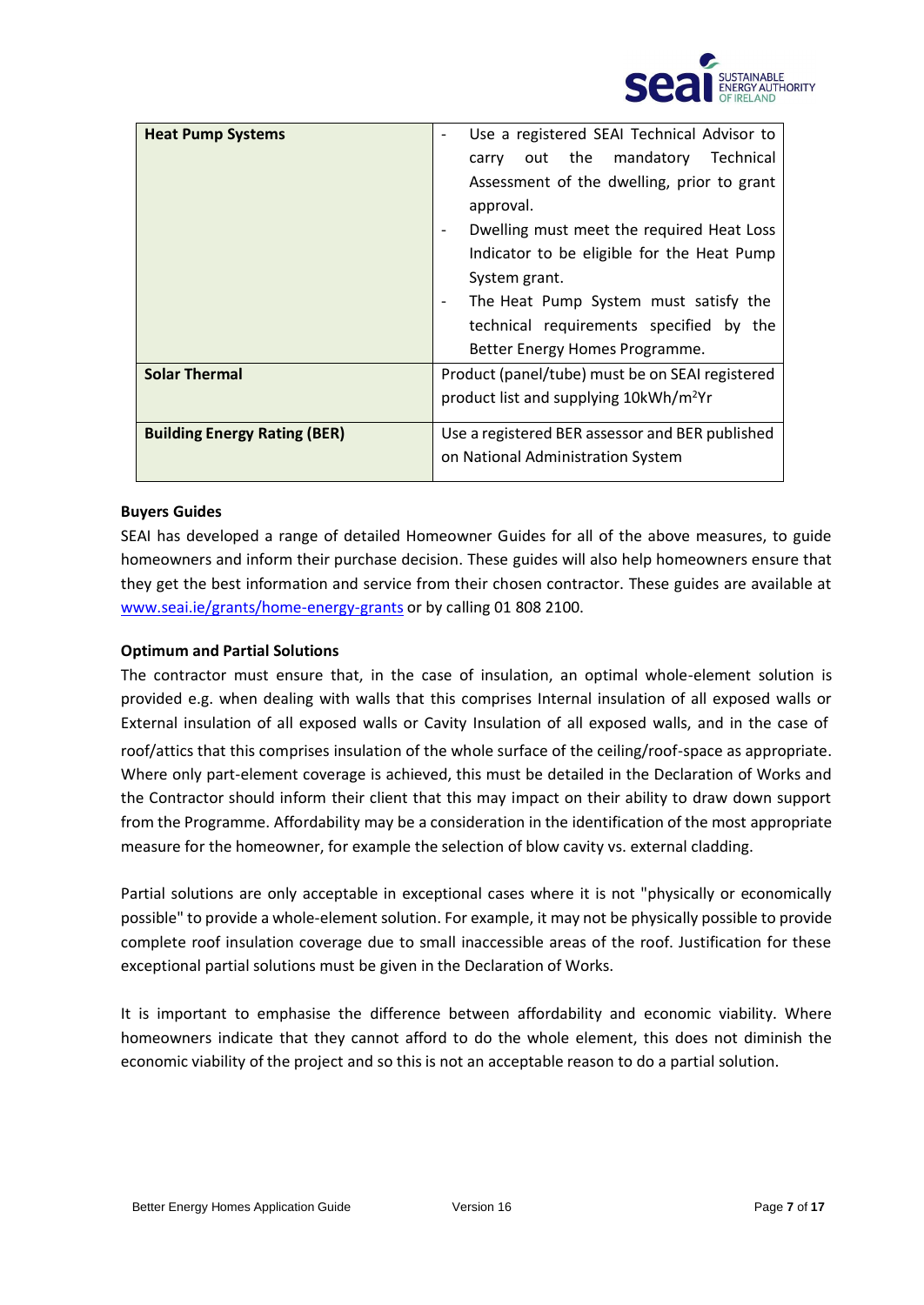

#### <span id="page-7-0"></span>**Special Advice and Precautions**

#### *Ventilation*

Proper ventilation of a home is necessary in order to ensure:

- adequacy of fresh air for a healthy and comfortable environment for the occupants
- adequacy of the air supply for safe operation of particular types of fuel burning appliances
- minimisation of condensation risk
- avoidance of radon accumulation in affected areas

In undertaking the works, and on the basis of the findings of an initial assessment of the home, your contractor is required to ensure that no works will compromise existing ventilation provisions and install additional ventilation provision where required to comply with Programme standards.

#### *Planning and Protected Structures*

The Homeowners must consult with the Local Authority prior to commencement of the works if the property may be on the Local Authority Record of Protected Structures (RPS) list or is in an Architectural Conservation Area (ACA), or the installation of any measures supported by this programme may require approval from the Local Authority and or may require specialist knowledge on the part of the Contractor because of a potential effect on the character of the building and the architectural heritage value of the element to be changed.

Similarly, there are certain works that may change the external character of a conventional property, not on the RPS, to such an extent that approval may need to be sought from the Local Authority e.g. the installation of external insulation and alteration of the front profile of a property in certain cases. An alteration to glazing and doors could similarly require permission from the relevant Local Authorities.

Further information on the Special Advice and Precautions listed above can be found in the relevant Buyers Guides available at [www.seai.ie/grants/home-energy-grants](http://www.seai.ie/grants/home-energy-grants)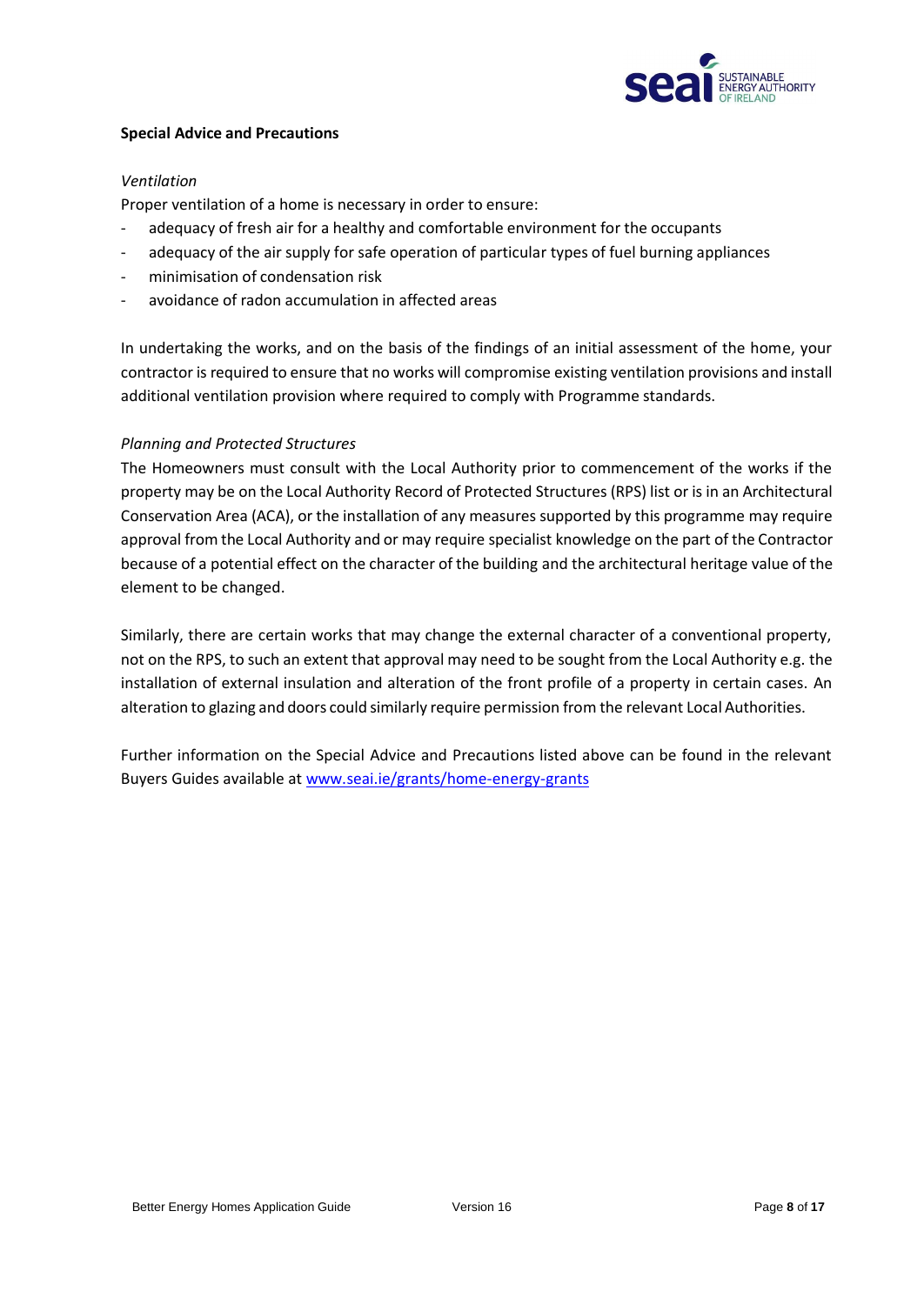

#### <span id="page-8-0"></span>**Registered Contractors, Technical Advisors and BER Assessors**

All works must be completed by a Contractor from SEAI's Registered List, which is available at [www.seai.ie/grants/home-energy-grants](http://www.seai.ie/grants/home-energy-grants) or on request from 01 808 2100. The Contractor must be registered for the particular measure that they are undertaking for the homeowner.

Contractors are registered by SEAI on the basis of a commitment to:

- Installing the works in accordance with the SEAI Domestic Technical Standards and Specification
- Adherence to the Better Energy Homes Code of Practice
- Adherence to the Better Energy Homes Quality Assurance and Disciplinary Procedures
- Demonstrated tax compliance and sufficiency of insurance cover\*
- Use of a standard contract with the homeowner for all jobs

When undertaking a Technical Assessment (mandatory for all Heat Pump System applications and grant claims), these must be completed by an independent SEAI registered Technical Advisor. A list of registered Technical Advisors is available on the SEAI website: [www.seai.ie/grants/home-energy-grants/heat-pump-systems](http://www.seai.ie/grants/home-energy-grants/heat-pump-systems)

Technical Advisors are registered by SEAI on the basis of a commitment to:

- Carrying out technical assessments and producing completed and signed Technical Assessment documents in accordance with the Technical Advisor Specification.
- Adherence to the Better Energy Homes Code of Practice
- Adherence to the Better Energy Homes Quality Assurance and Disciplinary Procedures
- Demonstrated tax compliance and sufficiency of insurance cover\*

All of these requirements are intended to ensure consumer confidence and optimum quality of service.

When undertaking a BER (mandatory for all applications and grant claims), these must be completed by a registered BER Assessor. A list of registered assessors is available on the SEAI website [www.seai.ie/energy-ratings/building-energy-rating-ber.](http://www.seai.ie/energy-ratings/building-energy-rating-ber)

\* SEAI requires Contractors, Technical Advisors and BER Assessors to carry the relevant insurance policies provided by the insurance sector, to specified minimum cover levels. SEAI does not however prescribe the specific Terms and Conditions of those insurance policies.

The Contractors, Technical Advisors and BER Assessors on the SEAI's registered list referred to above have not been authorised by the SEAI in accordance with the Safety, Health and Welfare at Work (Construction) Regulations 2013. The Grantee acknowledges and agrees that SEAI is not the "client" for the purposes of the Safety, Health and Welfare at Work (Construction) Regulations 2013 and the Grantee will assume all responsibilities of the "client" as detailed within the Safety Health and Welfare at Work (Construction) Regulations 2013.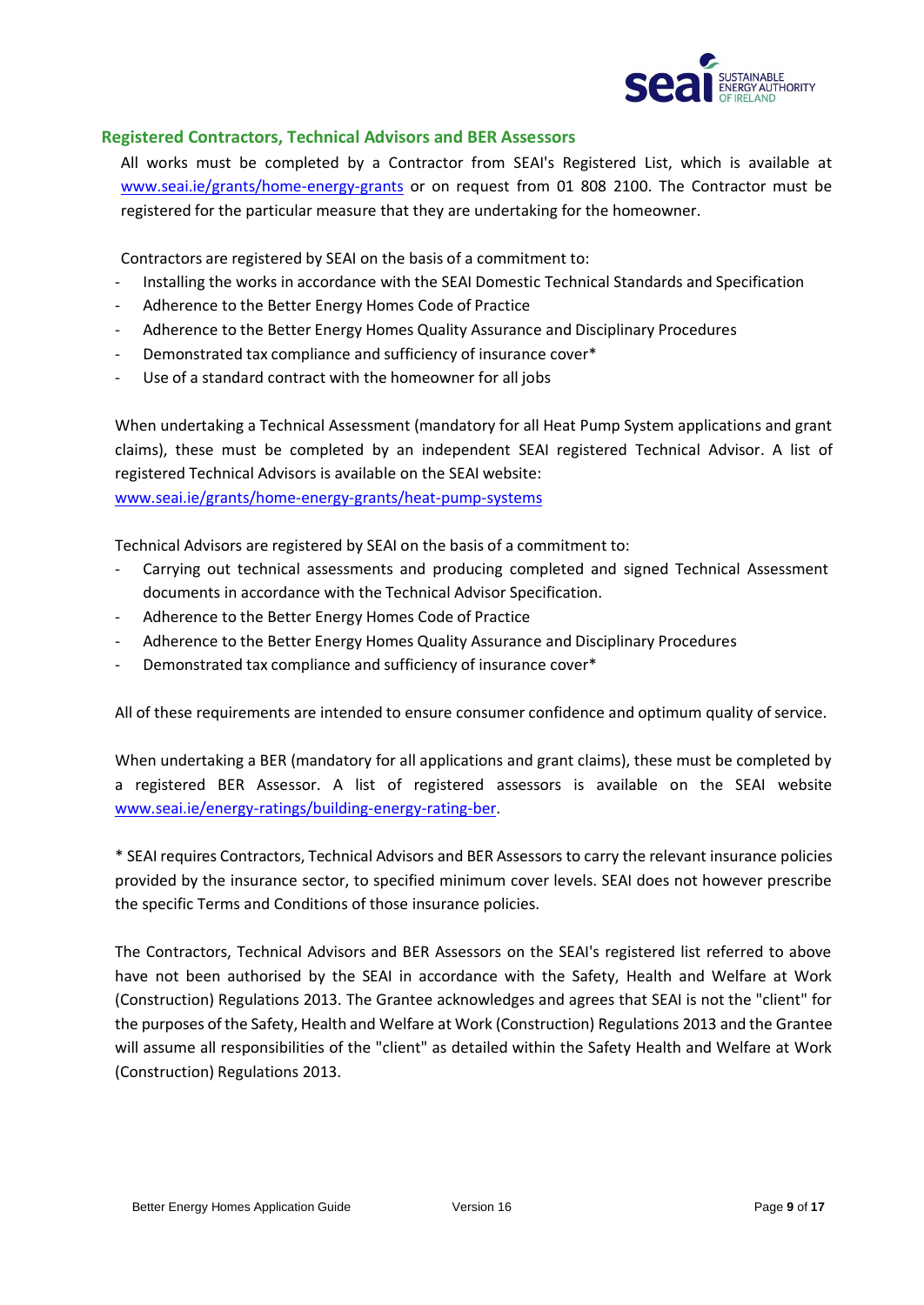

**Note: An applicant may use a different contractor from that indicated in their original application and the new contractor should be identified when requesting grant payment. However to be eligible for the grant the contractor used to complete the measure must be registered with SEAI for that measure at time of undertaking the works and claiming the grant. It is the applicant's responsibility to verify this when choosing to change contractors.**

# <span id="page-9-0"></span>**Applying for and claiming a Better Energy Homes programme grant**

There are two methods to apply for a Better Energy Homes programme grant.

- Online: Immediate response once all the requested information is provided
- Application Form by Post: Response within 14 working days

#### <span id="page-9-1"></span>**Before applying**

Please have the following information available to hand:

- MPRN is the Meter Point Reference Number. This number appears on your electricity bill and is 11 digitslong. The address associated with the MPRN will be the contact address used by SEAIfor all postal correspondence. You should ensure that the details registered with ESB networksfor this MPRN are correct and accurate.
- The year in which your house was built and occupied (Insulation and Heating Controls grant applications must be prior to 2011. Heat Pump Systems and Solar Thermal grant applications must be prior to 2021).
- The particular measures which you wish to undertake as part of the Better Energy Homes programme.
- You should have already selected an SEAI registered Contractor as you will need to know their name and SEAI registered number.
- In the case of a Heat Pump System application, you should have already completed the mandatory Technical Assessment.
- For an online application you will need an email address. In the instance where perhaps you don't have a personal e-mail address please ask a relative or trusted close friend for use of their e-mail address. You must be able to receive e-mails at this address in order to accept the grant updates.

# **NOTE: It is very important that neither a Contractor nor an Assessor applies on your behalf asthis contravenes the terms and conditions of their registration. See Section 8 below**

#### <span id="page-9-2"></span>**Online Application Process**

- Log onto [www.seai.ie/grants/home-energy-grants](http://www.seai.ie/grants/home-energy-grants)
- Click "Apply Online" .
- Complete the application form.
- Follow the steps to get grant approval.
- The Grant Offer will be made online. When you click the "Accept" option on the "Confirm Offer Acceptance" screen, the Grant Offer becomes valid.
- **The Grant Offer, once accepted by the applicant, remains valid for eight (8) months from the date of issue of the Grant Offer notification.**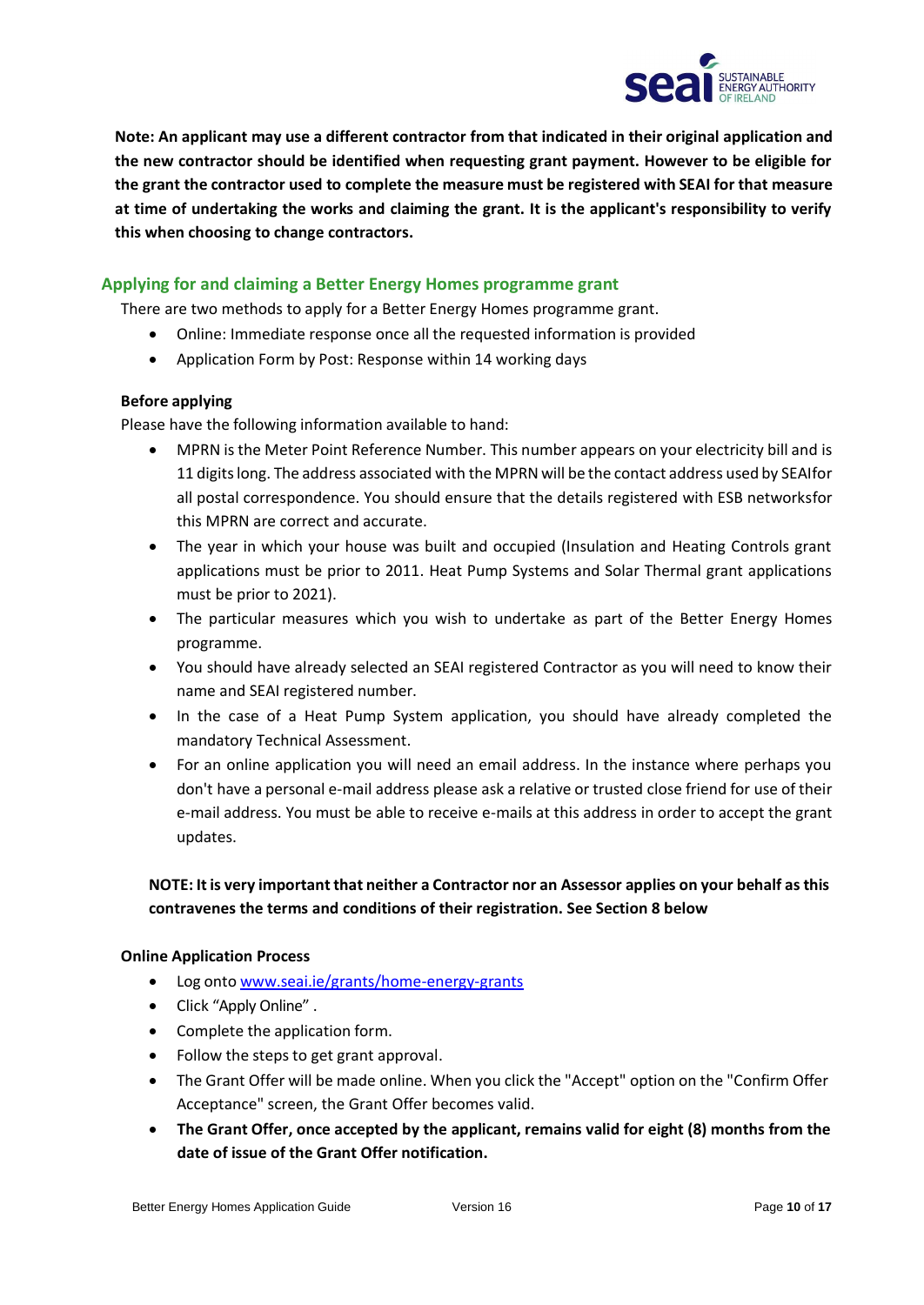

#### <span id="page-10-0"></span>**Postal Application Process**

- Download the application form at [www.seai.ie/grants/home-energy-grants](http://www.seai.ie/grants/home-energy-grants) or request one by contacting 01 808 2100
- Complete the application form and send to:

*Better Energy Homes Programme The Sustainable Energy Authority of Ireland, P.O. Box 119, Cahirciveen, Co. Kerry*

- Your Grant Offer will issue to your postal address and you will have 30 days in which to accept and validate your Grant Offer. If you do not return your 'Acceptance of Offer' form, your offer will lapse, and you will have to reapply. You must not make any purchases or commence works until you have accepted the offer.
- The Grant Offer, once accepted by the applicant, remains valid for eight (8) months from the date of issue of the Grant Offer notification.

## <span id="page-10-1"></span>**Accepting the Offer - Getting Works Done**

Once you have accepted the offer online or by post, a letter of offer will be sent in the post to your contact address, with the Declaration of Works forms required for claiming a grant. You must then:

- Agree a formal contract with your chosen Contractor(s) this is an explicit requirement for Contractors. It is there for the purpose of consumer protection and may help avoid disputes which might otherwise arise.
- Organise for the measures for which you have received grant approval to be carried out and fully completed.
- Pay the Contractor in full, or enter into a financing agreement, for measures completed and ensure both the Contractor and you sign the Declaration of Works form. A separate Declaration of Works (DOW) form is required for each measure completed. You should also ensure that the Contractor has completed the relevant section on the BER DOW.
- Have a registered BER Assessor (see [www.seai.ie/energy-ratings/building-energy-rating-ber\)](http://www.seai.ie/energy-ratings/building-energy-rating-ber) undertake a BER assessment of your home and complete the BER DOW.

## <span id="page-10-2"></span>**Claiming Your Grant Payment**

- Once all measures have been completed including the BER Assessment, review all DOW forms and the Request for Payment form to ensure that all sections have been completed, signed, and dated by the relevant Contractor(s), Assessor, and you.
- You must insert your bank details i.e. bank name, bank account name, bank account number and sort code. (Please note that currently we cannot process payments to Credit Union accounts.). The request for payment form must be signed and dated.
- You should sign all DOW forms in the Homeowner Declaration section.
- If for any reason some or all of the works were not undertaken, the grant should be cancelled, and sent with documents for payment claim.
- All paperwork must be submitted together within the eight month grant offer period.
- Submit all documents together to the address below: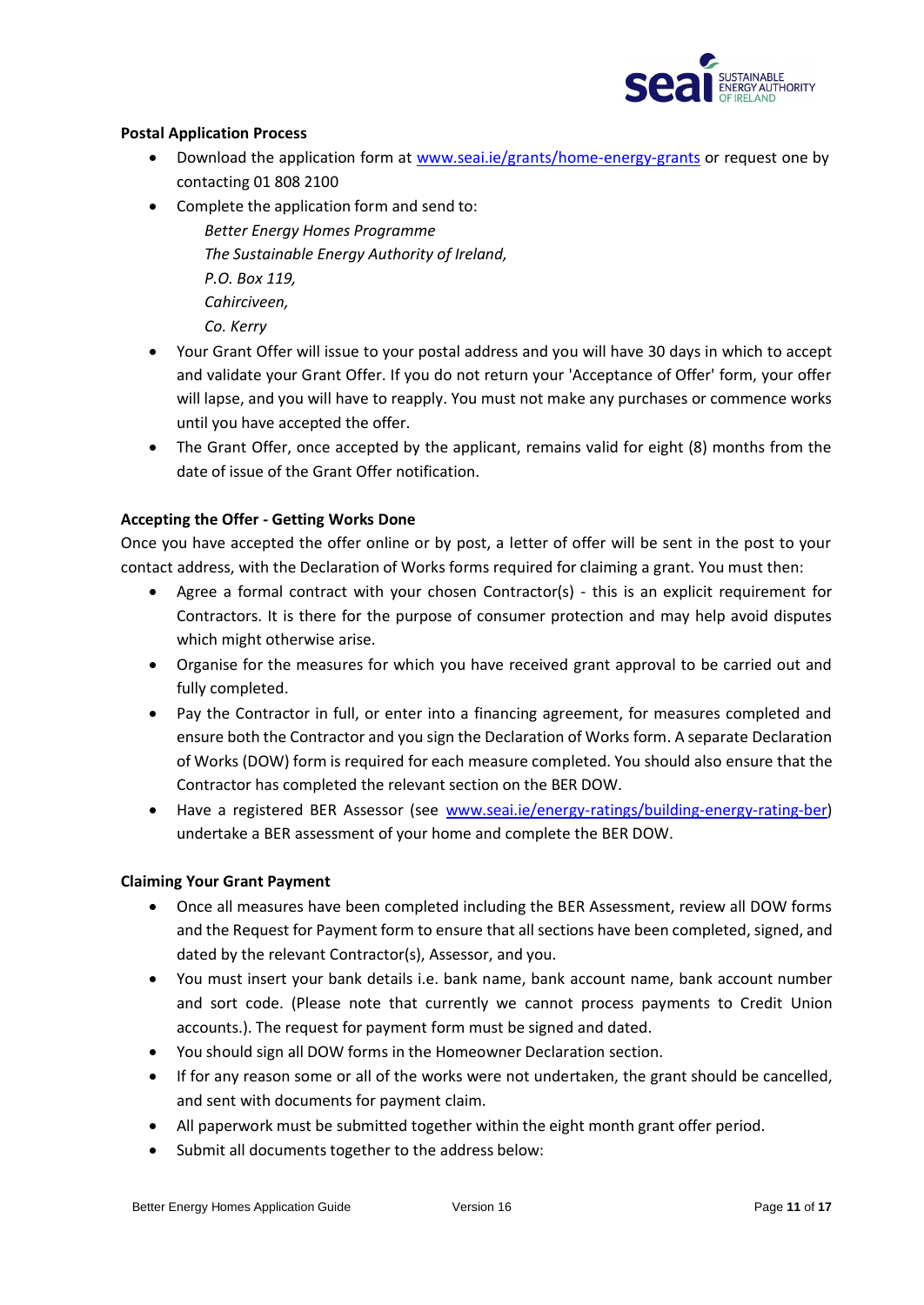

*Better Energy Homes Programme, Sustainable Energy Authority of Ireland, P.O. Box 119, Cahirciveen, Co. Kerry*

Please note incomplete or missing forms will result in your grant claim being rejected and all forms being returned to you for resolution. This in turn may result in a delay in your grant claim.

In the instance where a Contractor is completing works within his own home then only the cost of materials will be deemed qualifying expenditure.

**Homeowners are required to retain their invoices and receipts for all works undertaken and to have them available for presentation to SEAI personnel or its agent/ inspector should their home be selected for verification and/or technical inspection or for audit by SEAI. See Section 7 below for more information on home inspections.**

#### <span id="page-11-0"></span>**Homeowner Records**

During the upgrade works you may receive various documents from your Contractor(s). It is very important that these documents are kept in a safe place and are available for either your BER Assessor or for an inspection by a Better Energy Inspector.

The information that you will receive may include some of the following:

- Technical Assessment document (Heat Pump Systems application)
- Invoice for works
- Contract for works
- Receipt/proof of payment
- Supplier warranty
- Supplier guarantee
- Boiler logbook
- Product certification
- Manufacturer/product details and datasheets
- Designer/Installer sign-off (Heat Pump Systems)
- Commissioning reports
- Other relevant certificates

The BER Assessor requires evidence of what product was used in the upgrade in the energy efficiency of your home. Sometimes this information can be gained on site, for example the boiler efficiency can be worked out from the model name and number which is usually noted somewhere on the outside of the boiler. Wall insulation materials can be harder to identify as they are typically covered up as part of the works. Where the BER Assessor does not know or cannot easily identify the upgrade materials, defaults may be used. This will affect the BER rating achieved. This information may also be useful if you wish to sell your house or if you encounter a problem with any of the work. SEAI recommends that you keep all this information together in a safe place for future reference.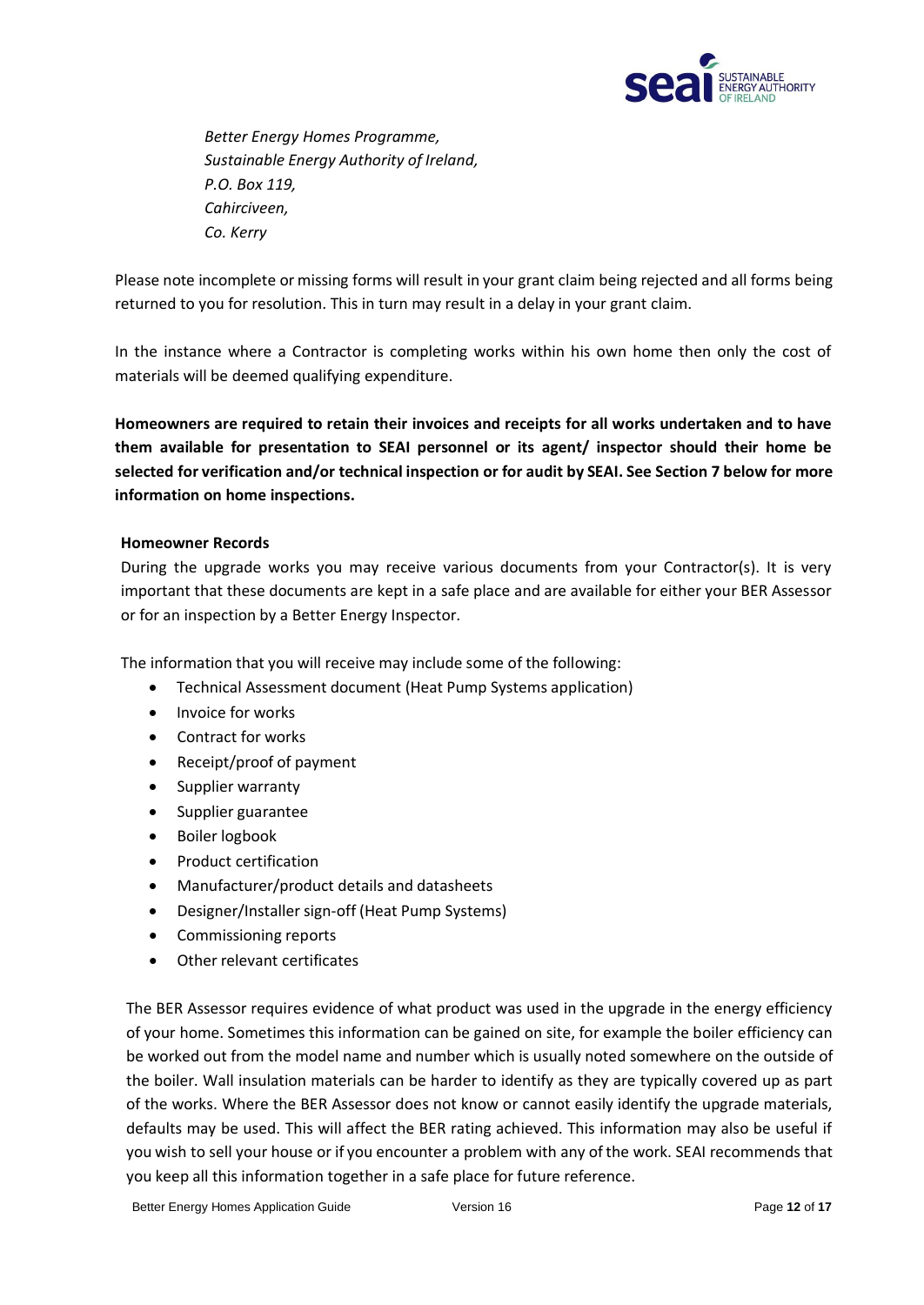

#### <span id="page-12-0"></span>**Home Insurance**

While verified appropriate insurance for works envisaged under Better Energy Homes are a requirement for contractor registration it is recommended that homeowners advise their own home insurance companies of the planned works before they commence.

#### <span id="page-12-1"></span>**Contract for Works**

It is a requirement of registration that all Contractors have a written contract with homeowners for all works undertaken under the Better Energy Homes programme. Homeowners are therefore required to comply with this requirement and ensure that there is a contract in place between the Homeowner and the Contractor, which will ensure appropriate levels of consumer protection. (Note SEAI have made a so-calledmodel contract available on its website to help in this process.) In instances where a Contractor refuses to comply with this requirement then homeowners are urged not to proceed with this contractor and to notify SEAI accordingly at 01 808 2100.

#### <span id="page-12-2"></span>**Installation Inspections**

All installations may be subject to inspections by Better Energy Inspectors for governance and/or quality purposes. Properties may be selected by a random sampling process or may be selected for specific reasons and homeowners will be notified by SEAI prior to such inspections. It is important to note that, under the Terms and Conditions of the grant (See Clause 20 in Section 8 below); applicants must grant access to their home for inspection within 14 days of initial request save in exceptional circumstances demonstrated to the satisfaction of the inspector and SEAI. Failure to grant access to the home for inspection may lead to grant refusal or grant claw back.

- In the case of Verification Inspections the inspection will precede payment of the grant and SEAI or its Agents, will content themselves that the works have in fact been installed in the identified installation address, and the relevant Contractors have been fully paid or entered a payment agreement with the householder. Grant payment will be made upon satisfactory receipt of the verification inspection report from the Better Energy Inspector.
- Technical inspections will on the other hand consider the workmanship and quality aspects and will take place once installation is completed and possibly after the payment of the grant; they will be scheduled for an appropriate time thereafter and will not delay payment. The report of the Better Energy Inspector will be used by SEAI in order to inform ongoing development of Quality Assurance within the Better Energy Homes programme.

Homeowners are required to retain invoices and receipts for works undertaken and to have them available for presentation to SEAI personnel or its agent/ inspector should their home be selected for inspection.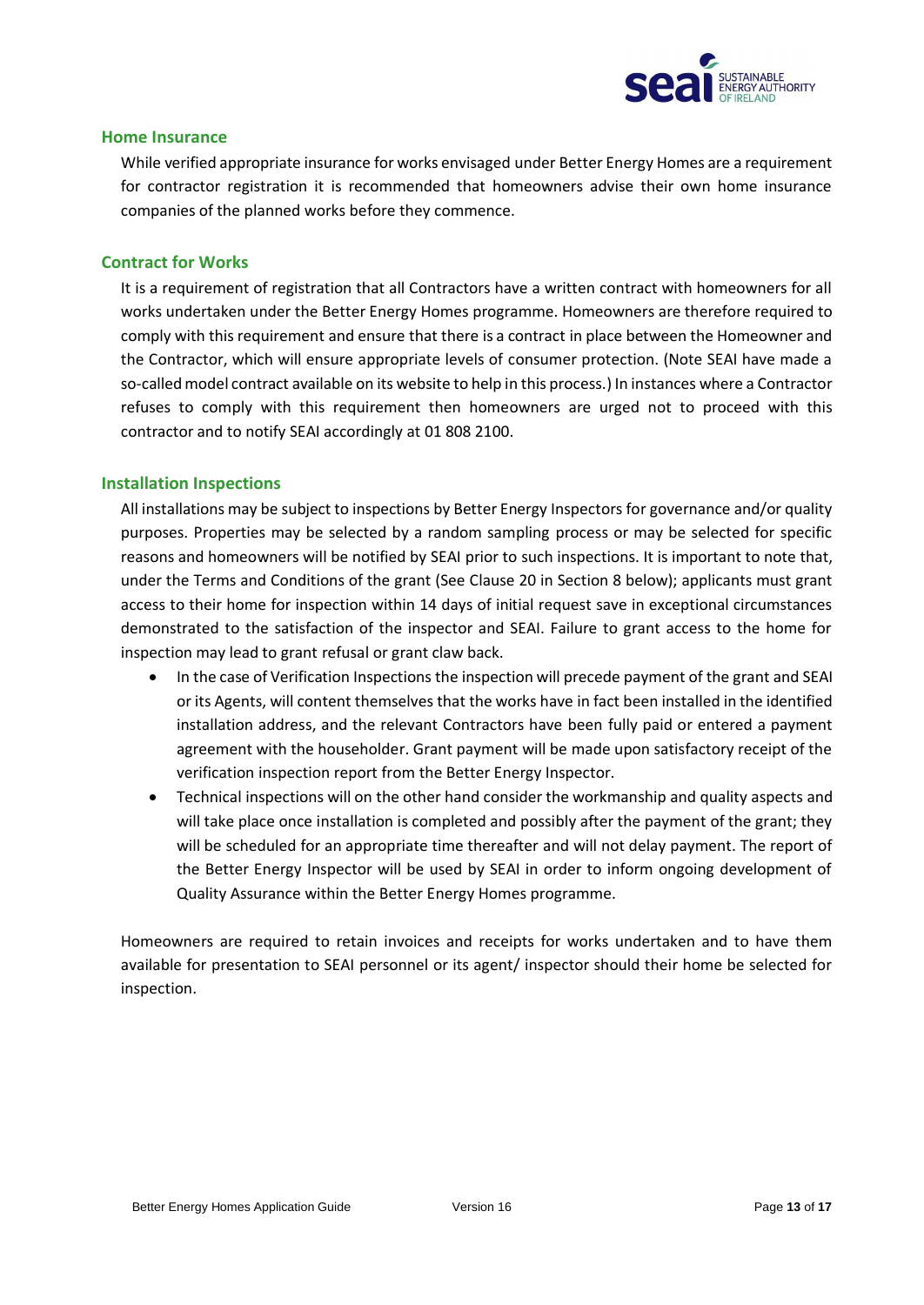

# <span id="page-13-0"></span>**Terms and Conditions**

#### TERMS AND CONDITIONS

1) The Application Guide, Application Form and Terms and Conditions are those published on the SEAI website on the date of submitting the application. However, SEAI may, if required by law or otherwise and without incurring any liability, vary, revise or supplement the Terms and Conditions of the Programme after the applicant's submission of an application and these revised or supplemented Terms and Conditions (as published on the SEAI website) will apply to the application unless the applicant chooses to withdraw its application or withdraw from the contract. The applicant must monitor SEAI's website in order to learn of any such changes to the Terms and Conditions.

2) The applicant's agreement with SEAI in the event of a Grant Offer being accepted will comprise the Terms and Conditions, the Application Guide (including its Appendices), and the rest of the Application Form. The applicant, having accepted the Grant Offer and communicated their acceptance of it to SEAI, shall comply with and agree to be bound by the provisions of the Terms and Conditions of the Programme and these documents. In the event of any conflict arising between these documents the order of precedence shall be:

- i. the Terms and Conditions of the Programme
- ii. the rest of the Application Guide less the Terms and Conditions of the Programme
- iii. the rest of the Application Form less the Terms and Conditions of the Programme

3) In the case of an application through an Energy Partner, the applicant's agreement with SEAI in the event of a Grant Offer being accepted will comprise the Terms and Conditions, the Application Guide (including its Appendices) and the Energy Partner's Application Form and Terms and Conditions. Where there is a conflict between SEAI's terms and conditions and those of the Energy Partner, SEAI's terms and conditions will take precedence.

4) The applicant must ensure that he/she completes and submits, to the extent applicable, the latest version of the Application Form (see www.seai.ie/grants/home-grants/better-energy-homes or call 01 8082100 for the latest version). Neither a Contractor nor an Assessor may apply on your behalf.

5) In the case of an application through an Energy Partner, the applicant must ensure that he/she completes and submits, to the extent applicable, the latest version of the Energy Partner's Application Form. The Energy Partner is permitted to apply on your behalf.

6) In the case of a heat pump system grant or solar thermal grant, the applicant must be the owner of an existing home built and occupied before 2021, located in the Republic of Ireland. In the case of insulation grants or heating control grants, the applicant must be the owner of an existing home built and occupied before 2011, located in the Republic of Ireland.

The Better Energy Home grants are not applicable to mobile homes, caravans, houseboats or other temporary dwellings. Only fixed permanent dwellings are supported.

7) The applicant must undertake a measure(s) identified from the measure types supported under the Programme. Grants may only be claimed after the measures are fully completed and the Contractor has been paid by or has entered into a financing agreement with the homeowner.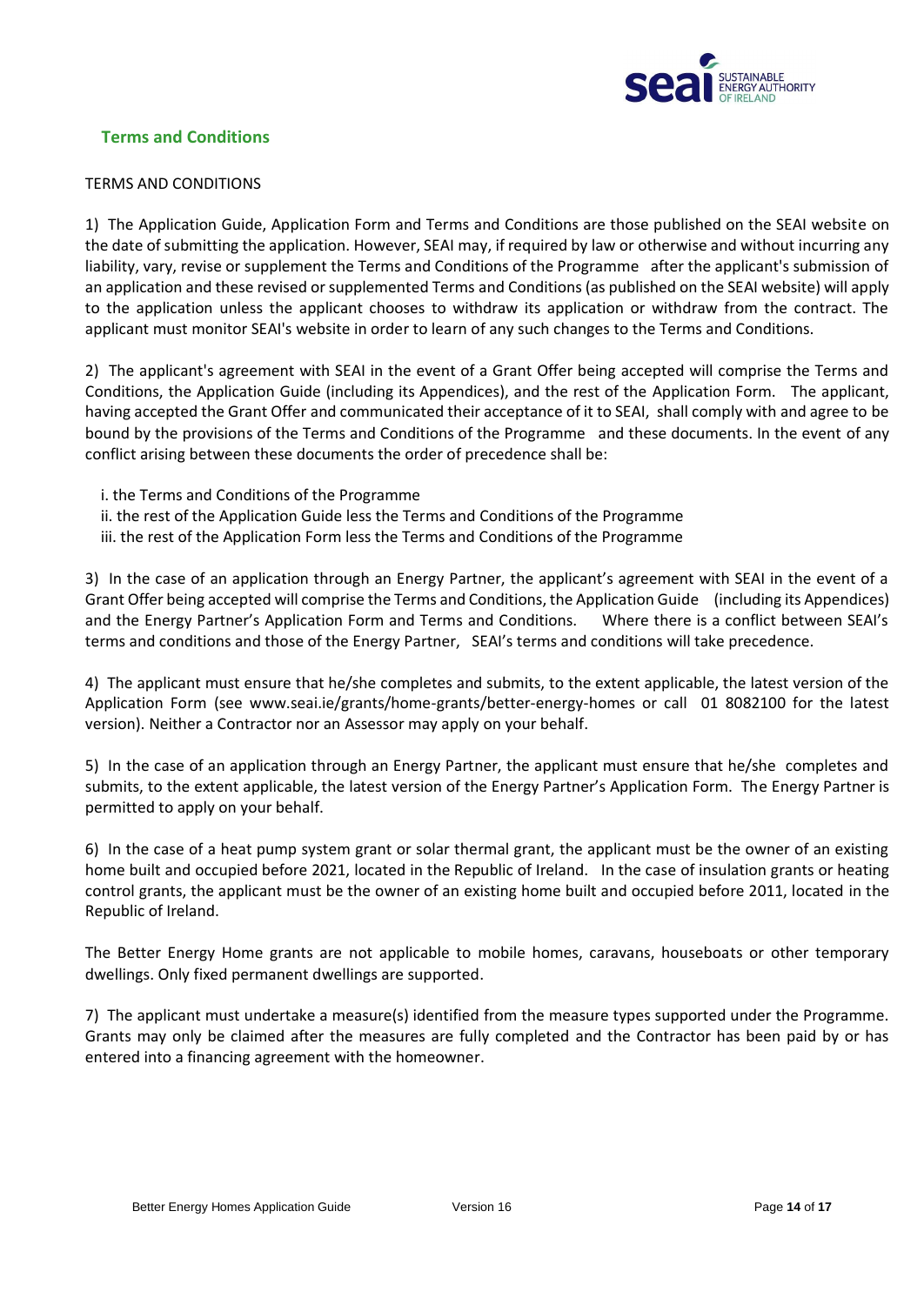

8) The applicant must have a Building Energy Rating (BER) assessment of their home undertaken by a registered BER Assessor following completion of the upgrade works. The applicant must, in conjunction with their chosen BER Assessor, provide SEAI with evidence of this BER by way of the forms provided to them at time of Grant Offer.

9) The spirit and objective of the Programme is to assist homeowners in improving the energy efficiency of their homes. The applicant therefore agrees that its application relates to works which are economically and physically practicable and which will secure the optimal energy efficiency improvements to its home. The applicant also agrees that the Grant monies will be coupled with its funds to the extent necessary to achieve this goal. In specifying works to which this application relates, the applicant confirms that its application does not concern works which are inefficient or incomplete in nature so as to render the expenditure of the Grant monies uneconomic.

10) The applicant vouches that measures applied for have not already been supported by other government programmes or by SEAI through Better Energy Homes or other programmes.

11) The applicant must engage a Contractor listed on the SEAI Registered Contractor list to carry out the supported measure. The Contractor must be active on the SEAI Registered Contractors list at the time of application and when works are being carried out.

12) Applicants must ensure that they accept their Grant Offer and the attaching terms and conditions.

A grant is accepted by:

- i. Online: Acceptance is confirmed by selecting the "Accept" option on the "Confirm Offer Acceptance" Screen.
- ii. Offline: The Grant Offer including the Acceptance of Offer form will be issued to your postal address. The Acceptance of Offer form needs to be signed by the applicant and returned in accordance with the timelines prescribed by SEAI. If you do not return your Acceptance of Offer form within these timelines, your Grant Offer will lapse, and you have to reapply.
- iii. In the case of an Energy Partner application, the Energy Partner's Acceptance of Offer form needs to be signed by the applicant and returned to the Energy Partner in accordance with the timelines prescribed by the Energy Partner. If you do not return your Acceptance of Offer form within these timelines, your Grant Offer will lapse, and you have to reapply.

13) The applicant must secure approval from SEAI before assuming he/she will receive the Grant. SEAI reserves the right to reject/approve applications for Grants under the Programme.

14) In the case of Energy Partner applications, the applicant must secure approval from their Energy Partner before assuming he/she will receive the Grant. SEAI reserves the right to reject/approve applications for Grants under the Programme.

15) The applicant must ensure Grant approval is received before proceeding with any product purchase or installation work. Costs incurred prior to Grant approval are ineligible and may result in the entire grant being withdrawn.

16) The Grant, once approved, is only payable in respect of the type of measures identified in the Application and referenced in the Grant Offer.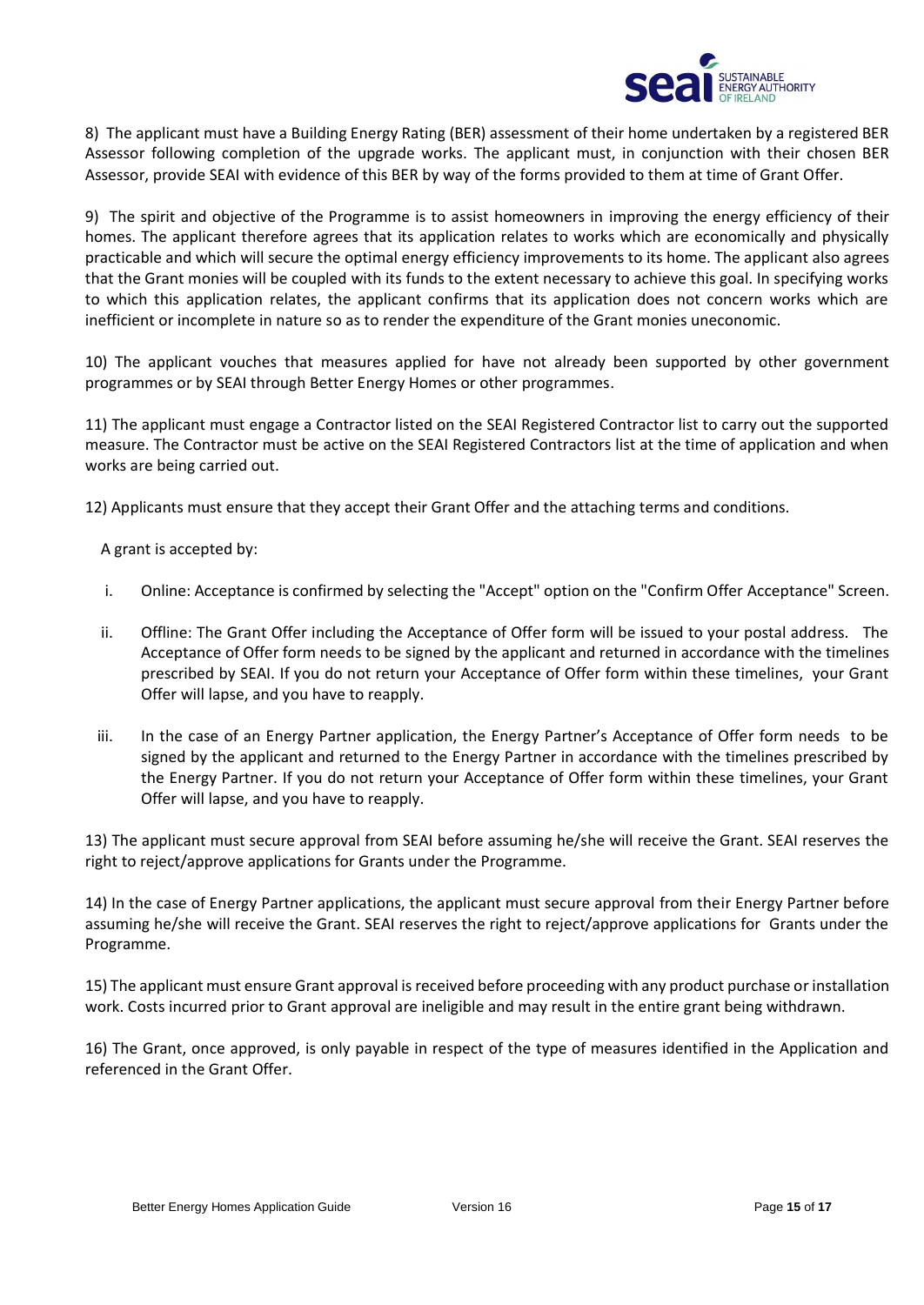

17) In the case of a Heat Pump System grant application;

- a) The applicant must engage a Technical Assessor listed on the SEAI Registered Technical Assessor list to carry out the mandatory technical assessment.
- b) The applicant must upload the technical assessment document in order to receive approval to proceed to the Heat Pump System grant application.
- c) The applicant must carry out any necessary works, identified in the technical assessment, to achieve the required Heat Loss Indicator, as specified in the Code of Practice.
- d) The Heat Pump System grant including the contribution to the cost of the technical assessment will only be paid on successful completion of the Heat Pump System grant measure and achievement of the required Heat Loss Indicator.

18) The eight-month term of the Grant starts on the date the Grant Offer has been made. All work and documentation must be submitted to SEAI before the eight-month Grant expiry date, noted on the Grant Offer. Failure to do so will result in your Grant being declined.

19) The timing of fulfilment of the Grant to approved applicants is subject to the funding allocated by government to the Programme in a particular calendar year, in accordance with public financial procedures. Where all other conditions are met, payment will be made on a "first come, first served" basis. Where funding is exhausted in a particular calendar year, payment to remaining applicants will be deferred until such time as further funds may become available. Deferred payments will receive priority, if and when those funds become available.

20) Should his/ her property be selected as part of a sample inspection process, the applicant must grant full access to his/ her home for verification and/or technical inspection within 14 days of request for access, save in exceptional circumstances demonstrated to the satisfaction of the inspector. Failure to satisfy this full access requirement will be considered a breach of these Terms and Conditions (see Clause 24 below).

In the instance of wall assessments, some of these inspections may result in the undertaking of "invasive" tests, including borescope probing and thermal imaging. The applicant may also be requested to participate in follow-up research (by telephone call, SMS survey, email or postal questionnaire) as may be commissioned by SEAI or its agents in relation to the inspection process. The applicant acknowledges that SEAI will have to provide certain contact details to third party contractors in relation to these matters and the applicant hereby consents to SEAI making these disclosures.

21) The householder must facilitate any reasonable request made by SEAI or its agents requiring the contractor to return to the house in order to make good any works deemed not to meet the standards of the Programme.

22) The applicant must obtain all necessary consents, permissions and statutory approvals and have authority to install the measures in his/her home.

23) SEAI accepts no liability or responsibility, whether for breach of contract, negligence or otherwise, in respect of any direct or indirect loss, expense, dispute, claim, proceedings or cause of action arising out of, or in relation to, any product (or its suitability), any materials (or their suitability), equipment (or its suitability), work, system, service, specification, standard, installation or the qualification or performance of the Contractor in respect of which a Grant Offer has issued, or grant approval or payment was given by SEAI. No undertaking, guarantee, assurance or other warranty, express or implied, is given by SEAI, or any of its agents or servants, in respect of the cost, quality, efficiency and/or benefit of any work, equipment, materials, product, service or installation provided under the Programme.

The fact of registration on the Registered Contractors List for the Programme does not infer any warranty or endorsement of that contractor by SEAI.